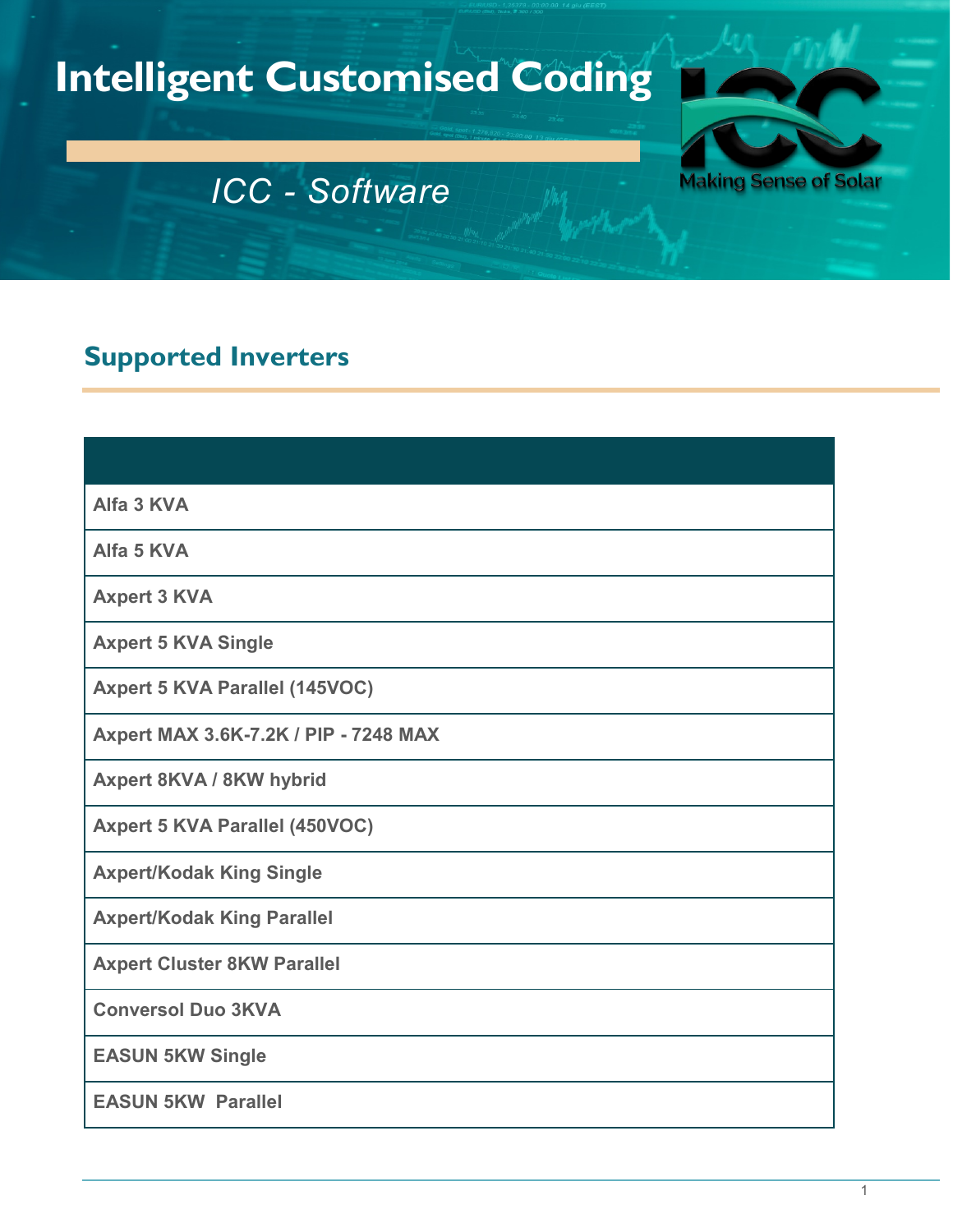#### **INTELLIGENT CUSTOMISED CODING**



**EASUN IGrid SV II Single**

**EASUN IGrid SV II Parallel**

**Effekta Single**

**Effekta Parallel**

**Fusion 5 KW Off-Grid Inverter King MAX 7.2 KW Single**

**Fusion 5 KW Off-Grid Inverter King MAX 7.2 KW Parallel**

**Hybrid HV (3-5k) 3048, 4048, 5048,V2-3048, V2-5048 Single**

**Hybrid HV (3-5k) 3048, 4048, 5048,V2-3048, V2-5048 Parallel**

**InfiniSolar 3 KW**

**InfiniSolar 5 KW**

**InfiniSolar 10 KW**

**InfiniSolar 4 KW Super**

**InfiniSolar VI / VII Hybrid Single**

**InfiniSolar VI / VII Hybrid Parallel**

**InfiniSolar Super 4KW Single**

**InfiniSolar E 5.5KW**

**Imeon 10 KW**

**KODAK OG 3.24**

**KODAK OG 5.48 Single**

**KODAK OG 5.48 Parallel**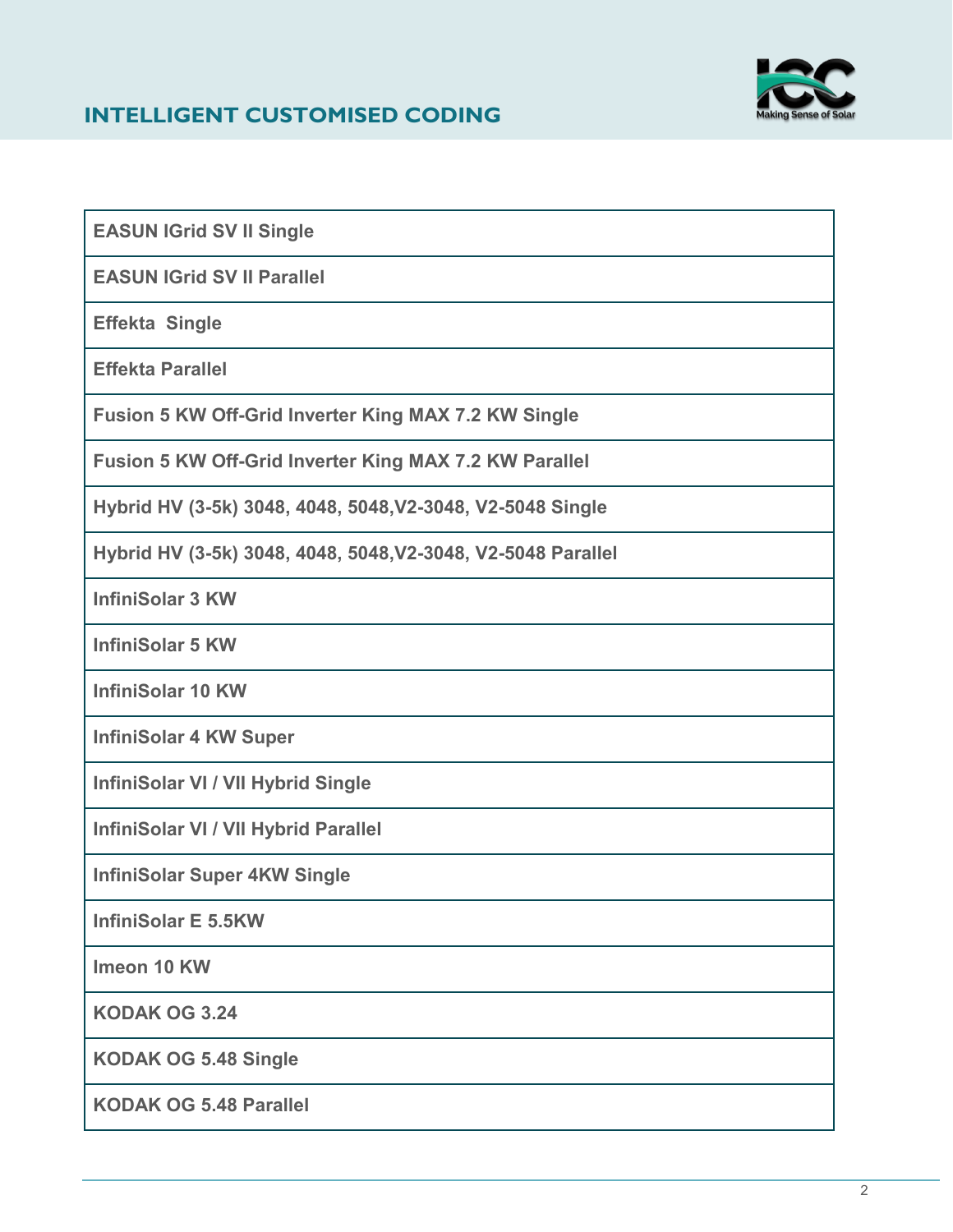#### **INTELLIGENT CUSTOMISED CODING**



| KODAK Solar OGX 5.48 5KW Single                        |
|--------------------------------------------------------|
| <b>KODAK Solar OGX 5.48 5KW Parallel</b>               |
| <b>KODAK Solar Off-Grid Inverter MAX 7.2 KW Single</b> |
| KODAK Solar Off-Grid Inverter MAX 7.2 KW Parallel      |
| <b>MPPSOLAR LV 5048</b>                                |
| <b>MPPSOLAR LV 6048</b>                                |
| <b>MPPSOLAR LV 6548</b>                                |
| <b>Omega TOP Series</b>                                |
| PIP4048 MSD Single                                     |
| PIP Parallel (more than 1 MPPT)                        |
| Phocos Any-Grid PSW-H 5 kW Parallel                    |
| <b>Phocos Any-Grid PSW-H 5 KW Single</b>               |
| <b>Pip 4048 MS</b>                                     |
| <b>PIP 4084 MSD</b>                                    |
| <b>PIP 5048 MG</b>                                     |
| <b>PIP 5048</b>                                        |
| <b>PIP-5048GK</b>                                      |
| <b>PIP-5048MK</b>                                      |
| <b>SOL-I-AX-5T Duo/Trio MPP</b>                        |
| SOL-I-AX-5NB                                           |